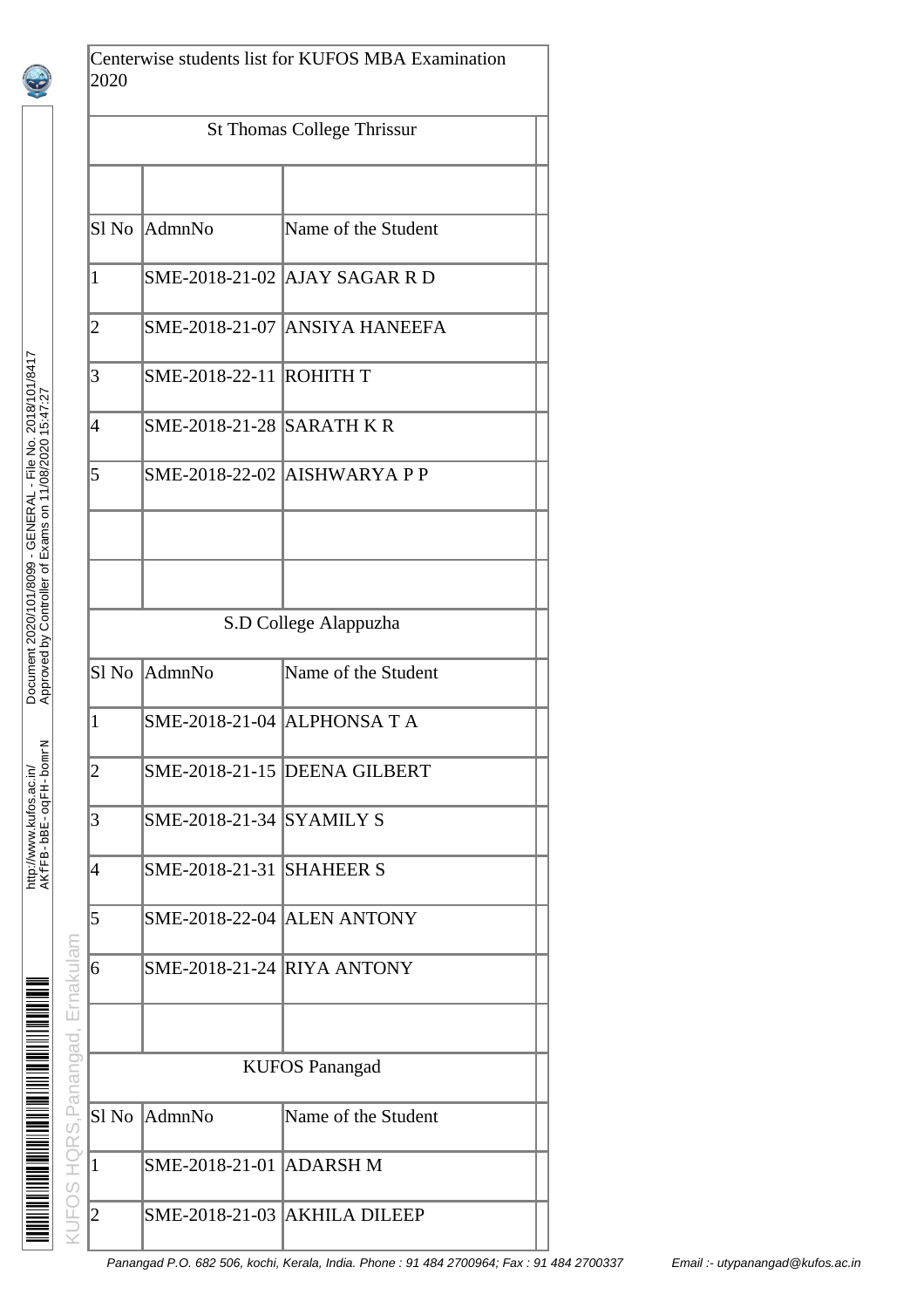|                           | 3  |                                   | SME-2018-21-05 AMALKUMAR M P      |
|---------------------------|----|-----------------------------------|-----------------------------------|
|                           | 4  | SME-2018-21-06                    | ANANDAKRISHNA DAYAL<br>K          |
|                           | 5  | SME-2018-21-08 ASHITHA N S        |                                   |
|                           | 6  |                                   | SME-2018-21-09  ASHMI LUXY P M    |
|                           | 7  |                                   | SME-2018-21-10 ATHIRA CHANDRAN    |
|                           | 8  | <b>SME-2018-21-11 ATHIRA S R</b>  |                                   |
|                           | 9  |                                   | SME-2018-21-12 AVANNYA JOLLY      |
|                           | 10 | SME-2018-21-13 BINITHA M          |                                   |
|                           | 11 | SME-2018-21-14 CHAITHRA P R       |                                   |
|                           | 12 | SME-2018-21-16 GEEJA K J          |                                   |
|                           | 13 | <b>SME-2018-21-17 HARSHA BABU</b> |                                   |
|                           | 14 |                                   | SME-2018-21-18 KRISHNENDUTS       |
|                           | 15 |                                   | SME-2018-21-19 MELNA MATHEW       |
|                           | 16 | SME-2018-21-20  NANDHU G          |                                   |
|                           | 17 |                                   | SME-2018-21-21 PARVATHY D PILLAI  |
|                           | 18 |                                   | SME-2018-21-22 PRASEETHA C M      |
|                           | 19 | <b>SME-2018-21-23 RAKHI RAJU</b>  |                                   |
|                           | 20 |                                   | SME-2018-21-25 ROOPA SARA GEORGE  |
|                           | 21 |                                   | SME-2018-21-26 ROOPIKA JOHN       |
|                           | 22 | SME-2018-21-27 SALHATH E A        |                                   |
|                           | 23 |                                   | SME-2018-21-29 SAYEEDA MOL D M    |
| HQRS, Panangad, Ernakulam | 24 |                                   | SME-2018-21-30   SHAHANAS K N     |
|                           | 25 |                                   | SME-2018-21-32 SHINCY K SURENDRAN |
| <b>UFOS</b>               | 26 |                                   | SME-2018-21-33 SNEHA STANLY       |
|                           |    |                                   |                                   |

Document 2020/101/8099 - GENERAL - File No. 2018/101/8417

Document 2020/101/8099 - GENERAL - File No. 2018/101/8417<br>Approved by Controller of Exams on 11/08/2020 15:47:27

AKfFB-bBE-oqFH-bomrN Approved by Controller of Exams on 11/08/2020 15:47:27

http://www.kufos.ac.in/

<u>ia in provincia de la provincia de la provincia de la provincia de la provincia de la provincia de la provinci</u>

http://www.kufos.ac.in/<br>אבלבּדַּפּוּ – אַבּק – ספּר